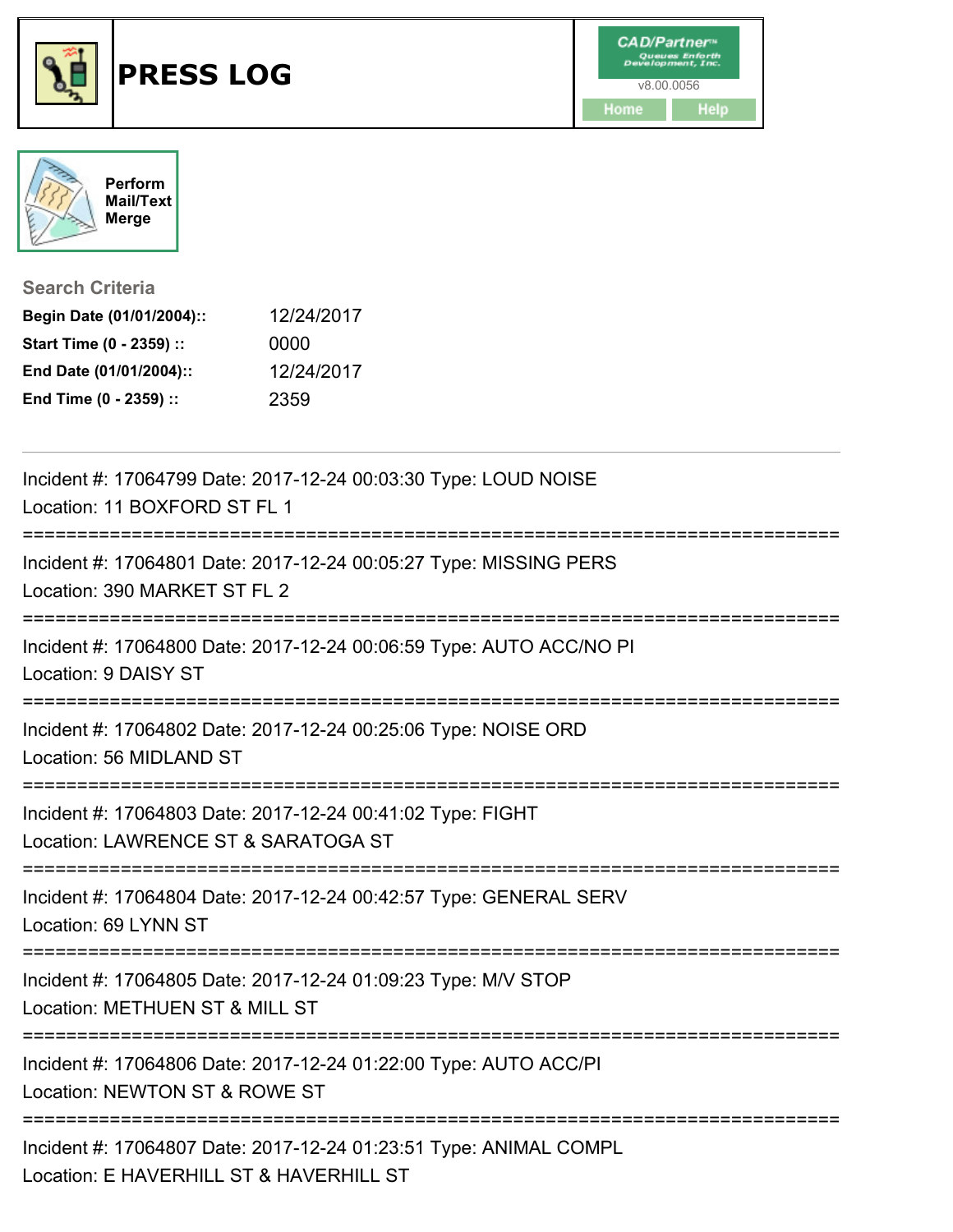| Incident #: 17064808 Date: 2017-12-24 01:34:10 Type: DISTURBANCE<br>Location: 389 BROADWAY                   |
|--------------------------------------------------------------------------------------------------------------|
| Incident #: 17064809 Date: 2017-12-24 01:49:33 Type: M/V STOP<br>Location: E HAVERHILL ST & VINE ST          |
| Incident #: 17064811 Date: 2017-12-24 02:05:08 Type: M/V STOP<br>Location: LAWRENCE ST & MYRTLE ST           |
| Incident #: 17064810 Date: 2017-12-24 02:05:33 Type: M/V STOP<br>Location: NEWTON ST & SALEM ST              |
| Incident #: 17064812 Date: 2017-12-24 02:06:16 Type: ALARM/BURG<br>Location: JIMENEZ MARKET / 117 NEWBURY ST |
| Incident #: 17064813 Date: 2017-12-24 02:08:38 Type: HIT & RUN M/V<br>Location: LAWRENCE ST & LOWELL ST      |
| Incident #: 17064814 Date: 2017-12-24 02:13:43 Type: MEDIC SUPPORT<br>Location: 166 SPRUCE ST FL 2           |
| Incident #: 17064815 Date: 2017-12-24 02:15:50 Type: ALARM/BURG<br>Location: EBLENS / 490 ESSEX ST           |
| Incident #: 17064816 Date: 2017-12-24 02:18:53 Type: MEDIC SUPPORT<br>Location: BELMONT ST & KENDRICK ST     |
| Incident #: 17064817 Date: 2017-12-24 02:30:21 Type: DOMESTIC/PROG<br>Location: 243 S BROADWAY #001          |
| Incident #: 17064818 Date: 2017-12-24 02:59:21 Type: M/V STOP<br><b>Location: SHORT ST</b>                   |
| Incident #: 17064819 Date: 2017-12-24 03:02:04 Type: M/V STOP<br>Location: BUNKERHILL ST & LAWRENCE ST       |
| Incident #: 17064820 Date: 2017-12-24 03:03:25 Type: AUTO ACC/NO PI<br>Location: NEWTON ST & ROWE ST         |
| Incident #: 17064821 Date: 2017-12-24 03:13:56 Type: 911 HANG UP<br>Location: 80 WARREN ST                   |

===========================================================================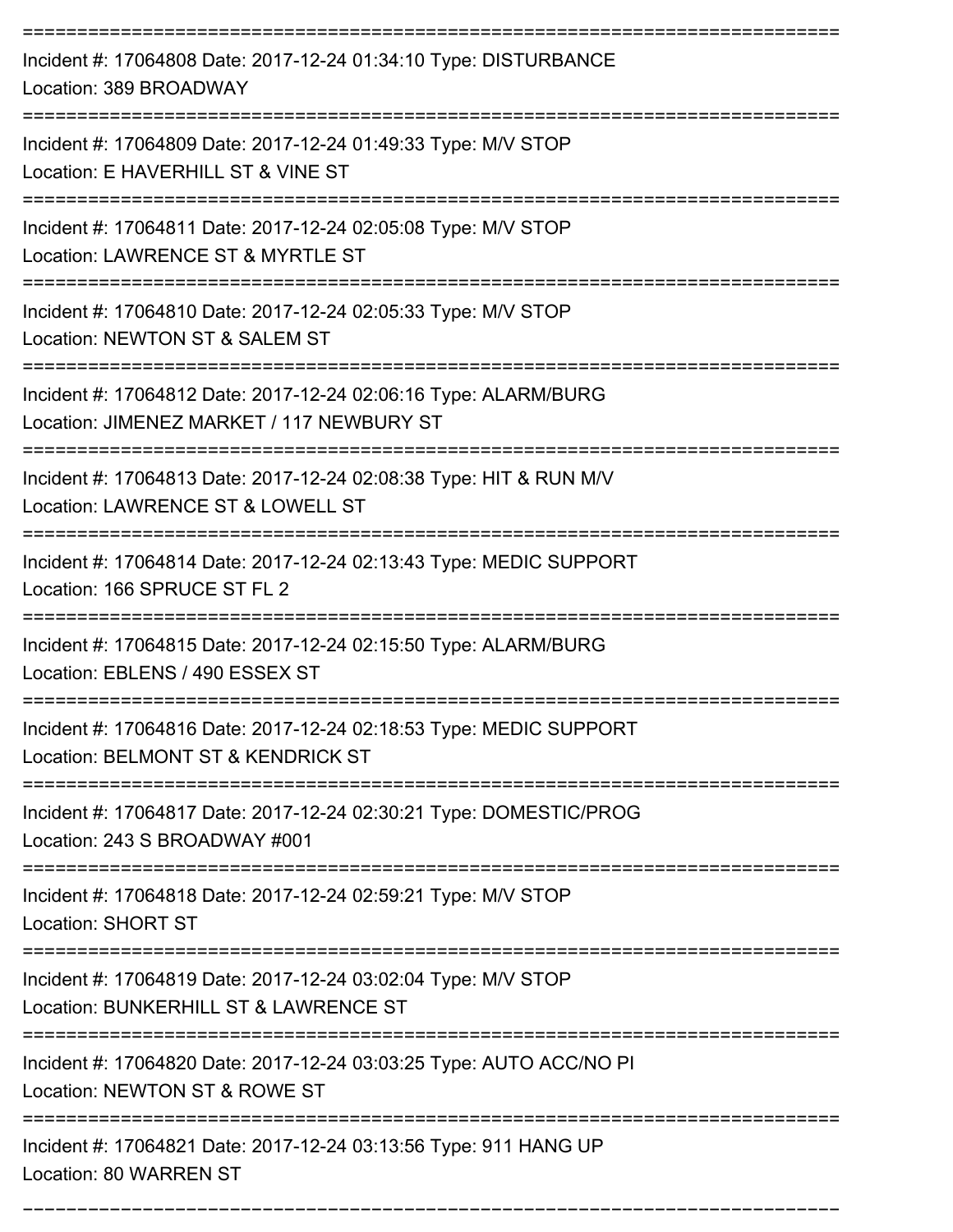| Incident #: 17064822 Date: 2017-12-24 03:17:24 Type: DISTURBANCE<br>Location: 33 WARREN ST                                  |
|-----------------------------------------------------------------------------------------------------------------------------|
| Incident #: 17064823 Date: 2017-12-24 03:30:09 Type: M/V STOP<br>Location: 33 WARREN ST<br>================================ |
| Incident #: 17064824 Date: 2017-12-24 03:32:18 Type: M/V STOP<br>Location: FITZ ST & LAWRENCE ST                            |
| Incident #: 17064825 Date: 2017-12-24 03:48:15 Type: M/V STOP<br>Location: ANDOVER ST & WINTHROP AV<br>==================   |
| Incident #: 17064826 Date: 2017-12-24 03:58:58 Type: M/V STOP<br>Location: AMESBURY ST & HAVERHILL ST                       |
| Incident #: 17064827 Date: 2017-12-24 04:25:20 Type: MEDIC SUPPORT<br>Location: 29 ALDER ST FL 2                            |
| Incident #: 17064828 Date: 2017-12-24 05:11:48 Type: SUS PERS/MV<br>Location: 475 BROADWAY #6                               |
| Incident #: 17064829 Date: 2017-12-24 06:05:45 Type: NEIGHBOR PROB<br>Location: 5 FARNHAM ST #B                             |
| Incident #: 17064830 Date: 2017-12-24 06:14:51 Type: ALARM/BURG<br>Location: FREEDOM AUTO AND TIRE / 160 S BROADWAY         |
| Incident #: 17064831 Date: 2017-12-24 06:46:30 Type: GUN CALL<br>Location: 11 DAISY ST FL 3                                 |
| Incident #: 17064832 Date: 2017-12-24 07:09:10 Type: ALARM/BURG<br>Location: WITTEMORE / 30 GLENN ST                        |
| Incident #: 17064833 Date: 2017-12-24 07:11:18 Type: PARK & WALK<br>Location: BRADFORD ST & BROADWAY                        |
| Incident #: 17064834 Date: 2017-12-24 08:06:07 Type: M/V STOP<br>Location: HAVERHILL ST & NEWBURY ST                        |
| Incident #: 17064835 Date: 2017-12-24 08:09:40 Type: M/V STOP<br><b>Location: CENTRAL BRIDGE</b>                            |
|                                                                                                                             |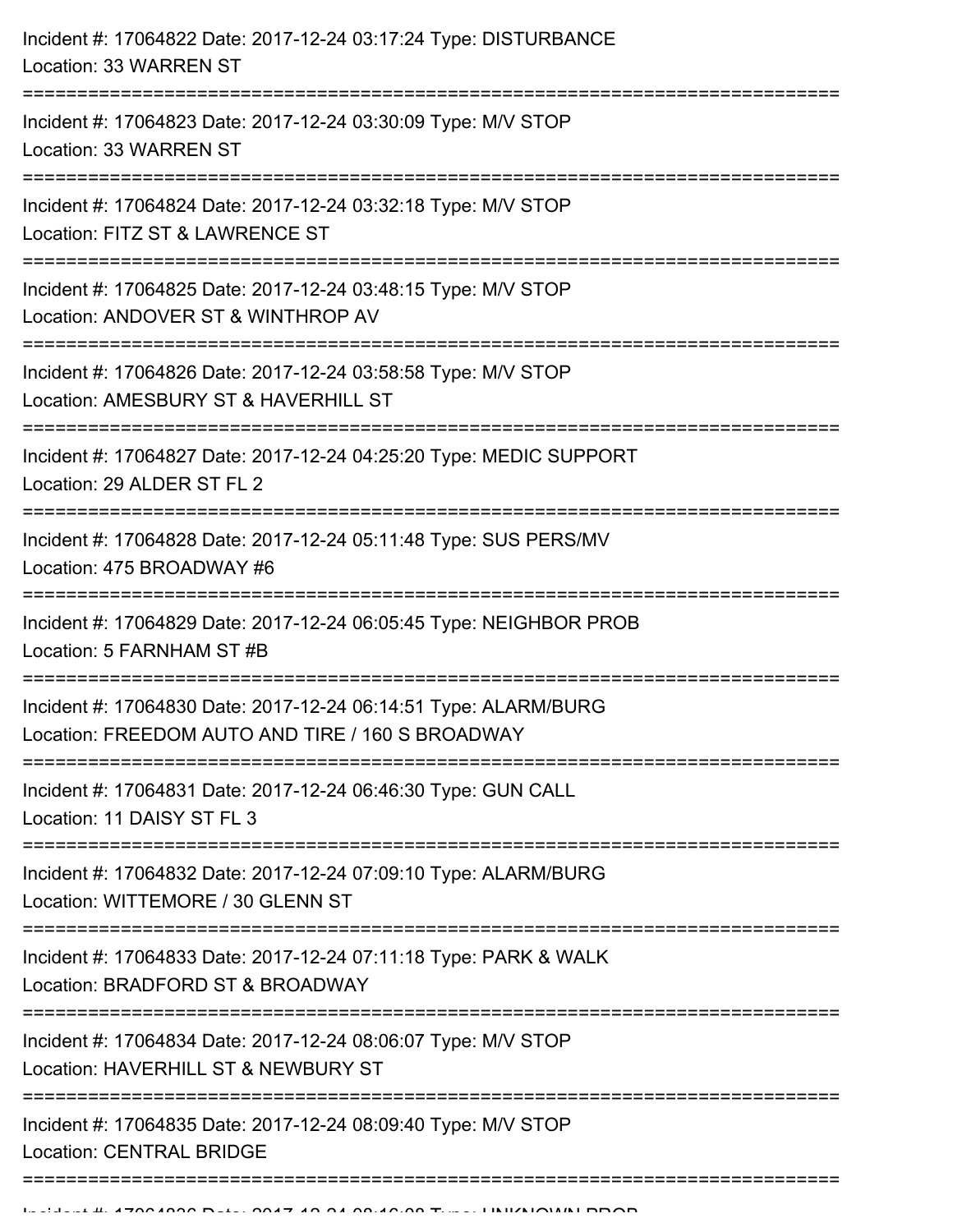| Location: 600 ESSEX ST                                                                                                                                    |
|-----------------------------------------------------------------------------------------------------------------------------------------------------------|
| Incident #: 17064837 Date: 2017-12-24 08:18:03 Type: AUTO ACC/PED<br>Location: 600 ESSEX ST                                                               |
| Incident #: 17064838 Date: 2017-12-24 08:26:09 Type: HIT & RUN M/V<br>Location: 47 MAY ST                                                                 |
| Incident #: 17064839 Date: 2017-12-24 08:32:10 Type: M/V STOP<br>Location: GLENN ST & SHEPARD ST                                                          |
| Incident #: 17064840 Date: 2017-12-24 08:33:39 Type: M/V STOP<br>Location: ANDOVER ST & S BROADWAY<br>==========================                          |
| Incident #: 17064841 Date: 2017-12-24 08:54:41 Type: SUS PERS/MV<br>Location: 30 STATE ST                                                                 |
| Incident #: 17064842 Date: 2017-12-24 09:07:17 Type: HIT & RUN M/V<br>Location: 200 COMMON ST                                                             |
| Incident #: 17064843 Date: 2017-12-24 09:20:49 Type: MEDIC SUPPORT<br>Location: HAMPSHIRE ST & HAVERHILL ST                                               |
| Incident #: 17064844 Date: 2017-12-24 09:23:10 Type: B&E/PAST<br>Location: 322 S BROADWAY                                                                 |
| ===================================<br>=================<br>Incident #: 17064845 Date: 2017-12-24 09:52:19 Type: MEDIC SUPPORT<br>Location: 33 S BROADWAY |
| Incident #: 17064846 Date: 2017-12-24 09:53:31 Type: GENERAL SERV<br>Location: 1100 ESSEX ST                                                              |
| Incident #: 17064847 Date: 2017-12-24 09:55:08 Type: PARK & WALK<br>Location: BRADFORD ST & BROADWAY                                                      |
| Incident #: 17064848 Date: 2017-12-24 09:58:50 Type: M/V STOP<br>Location: ERVING AV & LAWRENCE ST                                                        |
| Incident #: 17064849 Date: 2017-12-24 10:02:38 Type: M/V STOP<br><b>Location: 9 TREMONT ST</b>                                                            |
| Incident #: 17064850 Date: 2017-12-24 10:03:18 Type: GENERAL SERV                                                                                         |

Location: 1100 ESSEX ST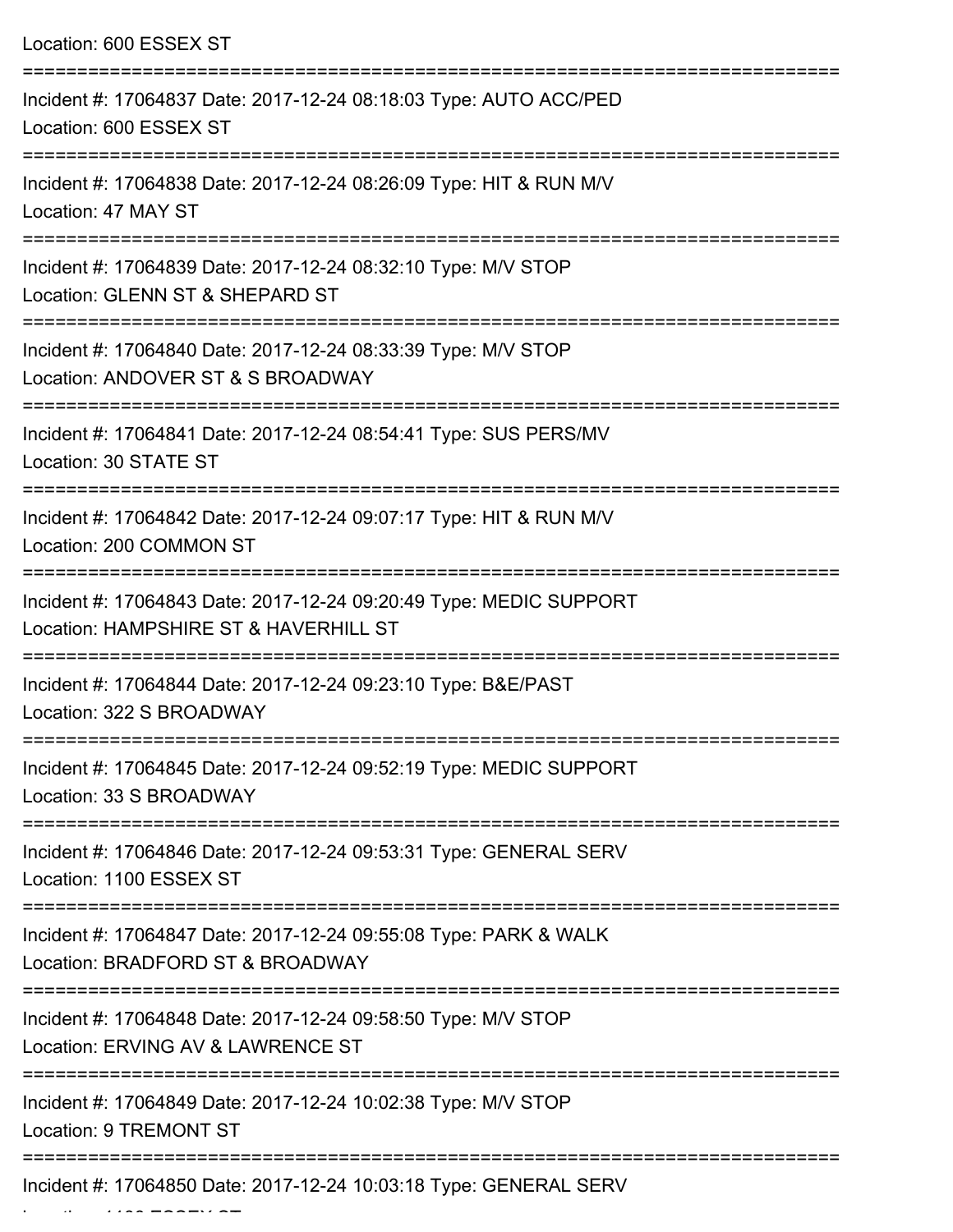| Incident #: 17064851 Date: 2017-12-24 10:04:45 Type: DRUG VIO<br>Location: 15 DURANT ST                                   |
|---------------------------------------------------------------------------------------------------------------------------|
| Incident #: 17064852 Date: 2017-12-24 10:07:50 Type: ANIMAL COMPL<br>Location: FROST SCHOOL / 33 HAMLET ST                |
| Incident #: 17064853 Date: 2017-12-24 10:12:48 Type: ALARM/BURG<br>Location: 7A BROADWAY                                  |
| Incident #: 17064854 Date: 2017-12-24 10:27:12 Type: HIT & RUN M/V<br>Location: GARDEN ST & NEWBURY ST                    |
| Incident #: 17064855 Date: 2017-12-24 10:43:09 Type: M/V STOP<br>Location: BEACON ST & MT VERNON ST                       |
| Incident #: 17064856 Date: 2017-12-24 10:48:54 Type: DEATH SUDDEN<br>Location: 23 MILFORD ST #APT1                        |
| Incident #: 17064857 Date: 2017-12-24 11:07:05 Type: GENERAL SERV<br>Location: 190 ANDOVER ST #A                          |
| Incident #: 17064858 Date: 2017-12-24 11:11:06 Type: NEIGHBOR PROB<br>Location: 5 FARNHAM ST #B                           |
| Incident #: 17064859 Date: 2017-12-24 11:19:32 Type: ALARM/BURG<br>Location: 40 SMITH ST                                  |
| =============================<br>Incident #: 17064860 Date: 2017-12-24 11:20:43 Type: M/V STOP<br>Location: 70 EVERETT ST |
| Incident #: 17064861 Date: 2017-12-24 11:39:14 Type: ALARM/BURG<br>Location: 20 EMBANKMENT RD                             |
| Incident #: 17064862 Date: 2017-12-24 11:52:55 Type: MV/BLOCKING<br>Location: 26 ALLSTON ST                               |
| Incident #: 17064863 Date: 2017-12-24 12:00:31 Type: TOW OF M/V<br>Location: 572 ESSEX ST                                 |
| -----------------------<br>Incident #: 17064864 Date: 2017-12-24 12:29:12 Type: 911 HANG UP<br>Location: 35 JACKSON ST    |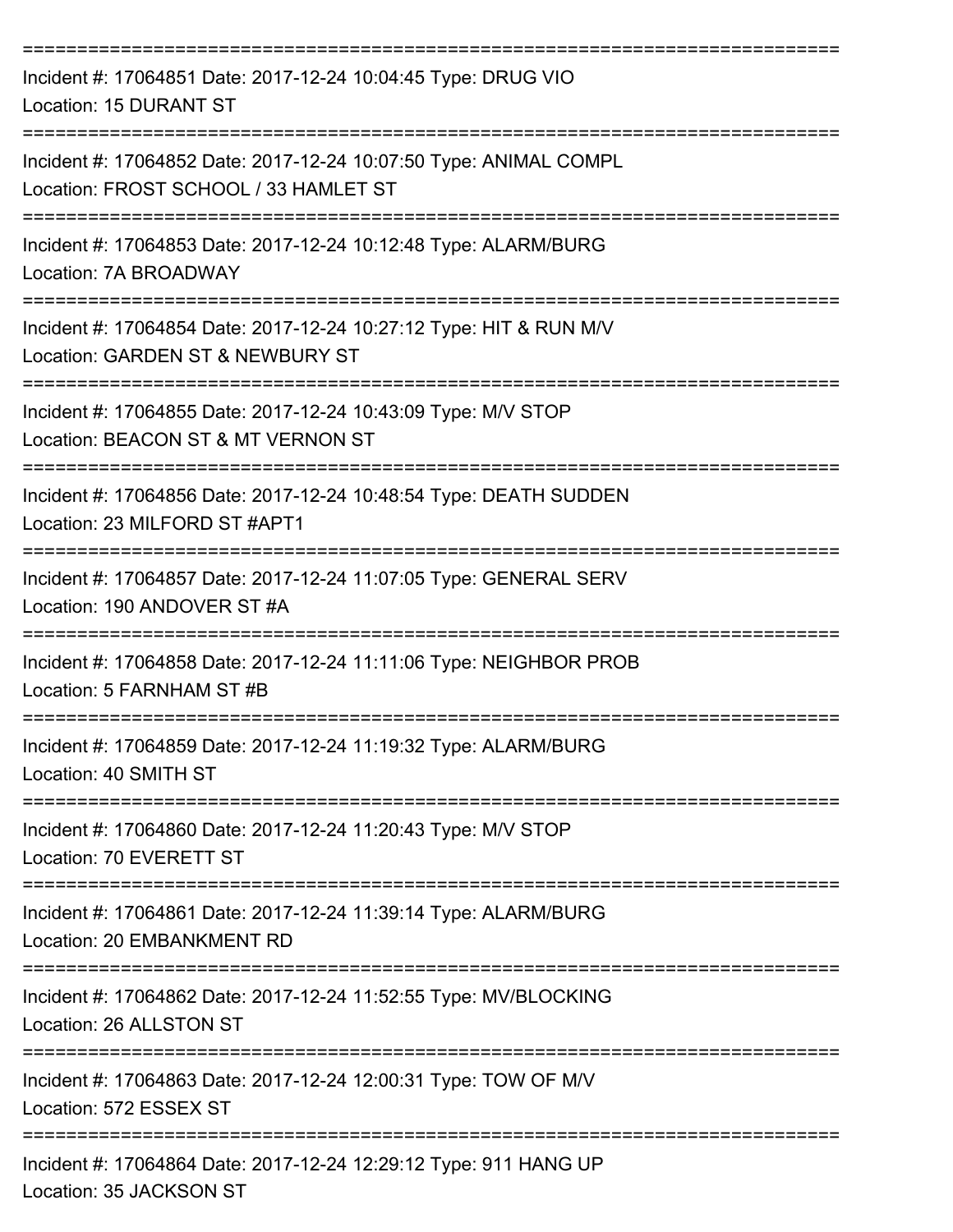| Incident #: 17064865 Date: 2017-12-24 12:39:54 Type: M/V STOP<br>Location: BRADFORD ST & FRANKLIN ST                                                                                           |
|------------------------------------------------------------------------------------------------------------------------------------------------------------------------------------------------|
| Incident #: 17064866 Date: 2017-12-24 12:40:19 Type: ALARM/BURG<br>Location: 200 COMMON ST                                                                                                     |
| Incident #: 17064867 Date: 2017-12-24 12:49:46 Type: MEDIC SUPPORT<br>Location: FAMILY DOLLAR / 63 WINTHROP AV<br>=====================================<br>----------------------------------- |
| Incident #: 17064868 Date: 2017-12-24 12:55:23 Type: GENERAL SERV<br>Location: 1 GENERAL ST                                                                                                    |
| Incident #: 17064869 Date: 2017-12-24 13:06:33 Type: MEDIC SUPPORT<br>Location: 28 ALDER ST #3                                                                                                 |
| Incident #: 17064870 Date: 2017-12-24 13:14:21 Type: CK WELL BEING<br>Location: 73 BAILEY ST #2                                                                                                |
| Incident #: 17064871 Date: 2017-12-24 13:17:13 Type: ALARM/BURG<br>Location: CASA SYSTEMS / 104C GLENN ST<br>-------------------------                                                         |
| Incident #: 17064872 Date: 2017-12-24 13:28:19 Type: AUTO ACC/NO PI<br>Location: BROADWAY LIQUORS / 434 BROADWAY                                                                               |
| Incident #: 17064873 Date: 2017-12-24 13:31:16 Type: AUTO ACC/NO PI<br><b>Location: WINTHROP AV</b>                                                                                            |
| Incident #: 17064874 Date: 2017-12-24 14:02:36 Type: AUTO ACC/PED<br>Location: BOSTON MARKET / 435 WINTHROP AV                                                                                 |
| Incident #: 17064875 Date: 2017-12-24 14:07:42 Type: B&E/MV/PAST<br>Location: 310 LAWRENCE ST                                                                                                  |
| Incident #: 17064876 Date: 2017-12-24 14:21:30 Type: AUTO ACC/NO PI<br>Location: BROADWAY & CONCORD ST                                                                                         |
| Incident #: 17064877 Date: 2017-12-24 14:51:49 Type: M/V STOP<br>Location: WITHROP & CHICKERING                                                                                                |
| Incident #: 17064878 Date: 2017-12-24 14:58:11 Type: WARRANT SERVE<br>Location: 73 WESLEY ST                                                                                                   |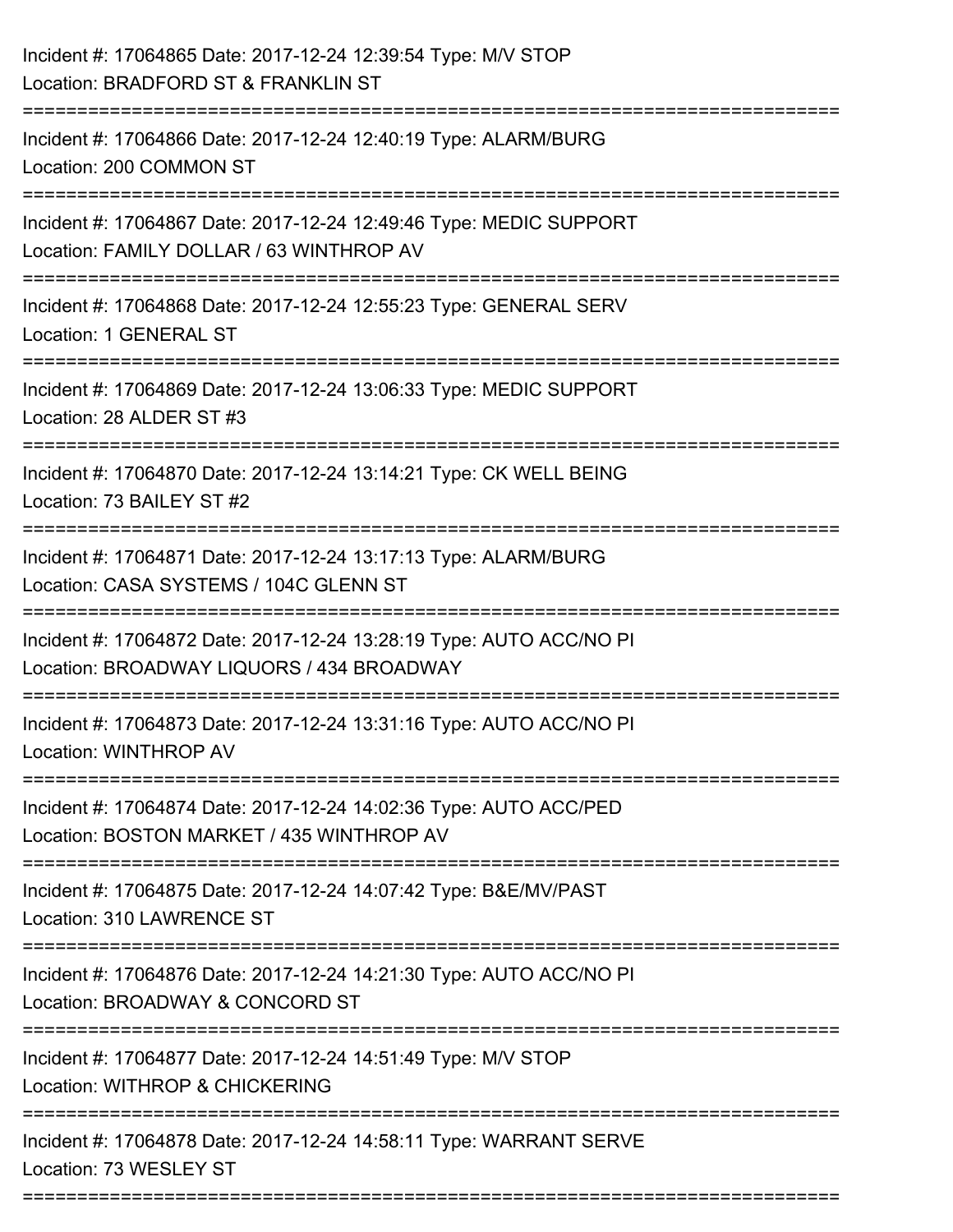| Incident #: 17064879 Date: 2017-12-24 15:02:01 Type: DOMESTIC/PAST<br>Location: BURGER KING / 187 BROADWAY                               |
|------------------------------------------------------------------------------------------------------------------------------------------|
| Incident #: 17064880 Date: 2017-12-24 15:07:20 Type: M/V STOP<br>Location: DURSO AV & WINTHROP AV                                        |
| Incident #: 17064881 Date: 2017-12-24 15:17:58 Type: SUS PERS/MV<br>Location: BANK OF AMERICA / 67 WINTHROP AV<br>---------------------- |
| Incident #: 17064882 Date: 2017-12-24 15:24:54 Type: FIGHT<br>Location: 27 KENDALL ST                                                    |
| Incident #: 17064883 Date: 2017-12-24 15:33:46 Type: MAN DOWN<br>Location: BODWELL ST & HANCOCK ST                                       |
| Incident #: 17064884 Date: 2017-12-24 15:42:02 Type: KEEP PEACE<br>Location: 333 METHUEN ST                                              |
| Incident #: 17064885 Date: 2017-12-24 15:42:43 Type: ALARM/BURG<br>Location: NEW ENGLAND CONF UNITED METHOD / 276 ESSEX ST               |
| Incident #: 17064886 Date: 2017-12-24 15:59:46 Type: DOMESTIC/PROG<br>Location: S BROADWAY                                               |
| Incident #: 17064887 Date: 2017-12-24 16:04:59 Type: A&B PAST<br>Location: 392 ESSEX ST                                                  |
| Incident #: 17064888 Date: 2017-12-24 16:19:09 Type: M/V STOP<br>Location: 487 ESSEX ST                                                  |
| Incident #: 17064889 Date: 2017-12-24 16:20:31 Type: A&B PAST<br>Location: ROOMING HOUSE / 235 BROADWAY #3                               |
| Incident #: 17064890 Date: 2017-12-24 16:34:40 Type: M/V STOP<br>Location: AMESBURY ST & HAVERHILL ST                                    |
| Incident #: 17064891 Date: 2017-12-24 16:40:23 Type: M/V STOP<br>Location: AMESBURY ST & LEBANON ST                                      |
| Incident #: 17064892 Date: 2017-12-24 16:41:51 Type: M/V STOP<br>Location: AMESBURY ST & ESSEX ST                                        |
|                                                                                                                                          |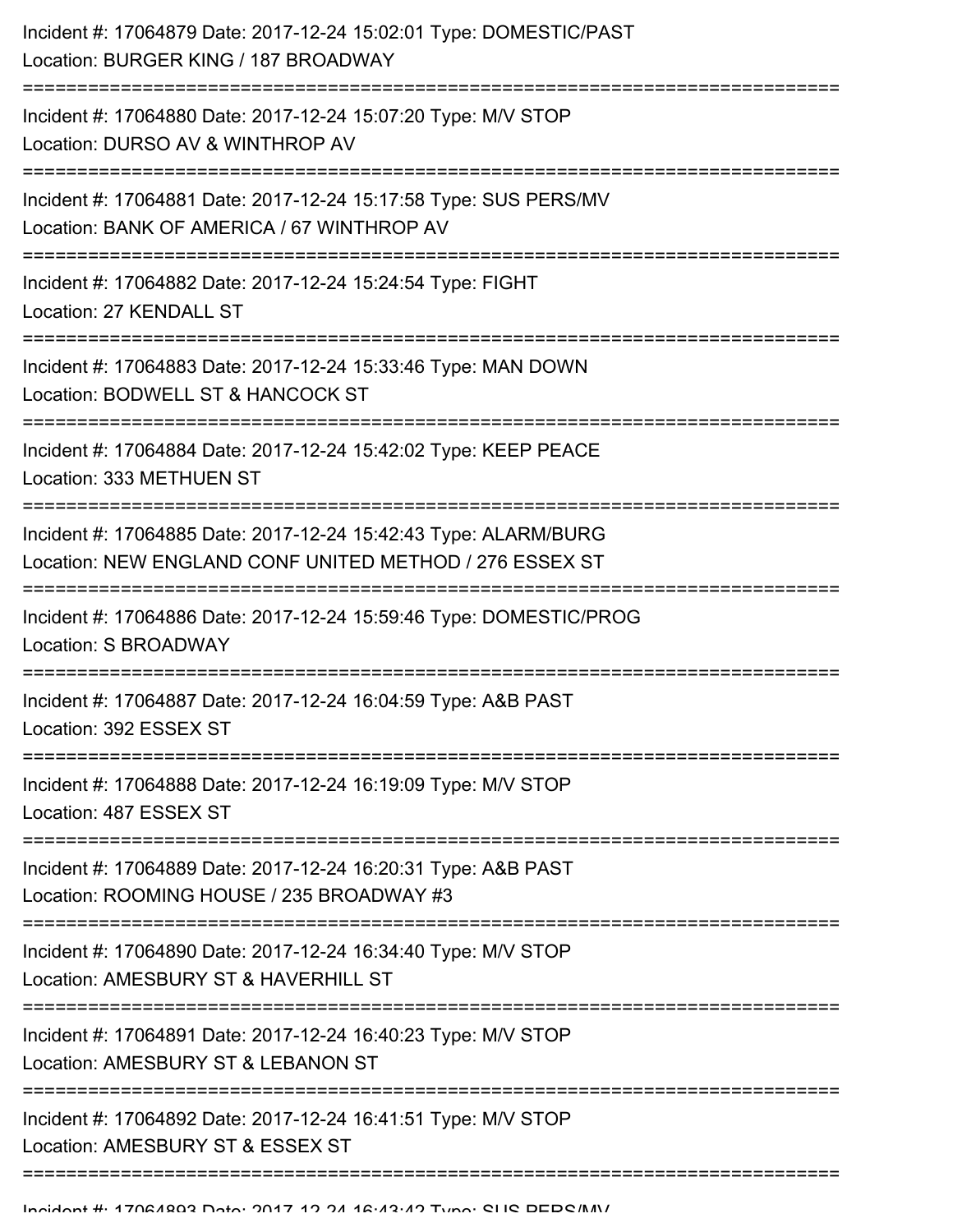| Location: TRAIN STATION / 211 MERRIMACK ST                                                             |
|--------------------------------------------------------------------------------------------------------|
| Incident #: 17064894 Date: 2017-12-24 16:51:05 Type: M/V STOP<br><b>Location: MARSTON &amp; PLATT</b>  |
| Incident #: 17064895 Date: 2017-12-24 16:51:50 Type: M/V STOP<br>Location: HAMPSHIRE ST & LOWELL ST    |
| Incident #: 17064896 Date: 2017-12-24 17:06:10 Type: DRUG VIO<br>Location: 50 BROADWAY                 |
| Incident #: 17064897 Date: 2017-12-24 17:11:00 Type: FIRE<br>Location: BOYD ST                         |
| Incident #: 17064898 Date: 2017-12-24 17:28:42 Type: M/V STOP<br>Location: CONCORD ST & HAMPSHIRE ST   |
| Incident #: 17064899 Date: 2017-12-24 17:28:43 Type: CK WELL BEING<br>Location: 1 GENERAL ST           |
| Incident #: 17064900 Date: 2017-12-24 17:33:19 Type: ASSSIT AMBULANC<br>Location: 2 MUSEUM SQ #307     |
| Incident #: 17064903 Date: 2017-12-24 17:42:37 Type: MEDIC SUPPORT<br>Location: MARKET ST & S UNION ST |
| Incident #: 17064902 Date: 2017-12-24 17:42:38 Type: SUS PERS/MV<br>Location: 16 BEACON ST #5          |
| Incident #: 17064901 Date: 2017-12-24 17:43:14 Type: M/V STOP<br>Location: BROADWAY & VALLEY ST        |
| Incident #: 17064904 Date: 2017-12-24 17:48:48 Type: FIRE/MV<br>Location: GENERAL ST & UNION ST        |
| Incident #: 17064905 Date: 2017-12-24 18:10:53 Type: MAN DOWN<br>Location: FALLS BRIDGE / null         |
| Incident #: 17064906 Date: 2017-12-24 18:28:04 Type: M/V STOP<br>Location: CUMBERLAND / 320 S BROADWAY |
| Incident #: 17064907 Date: 2017-12-24 18:34:09 Type: M/V STOP                                          |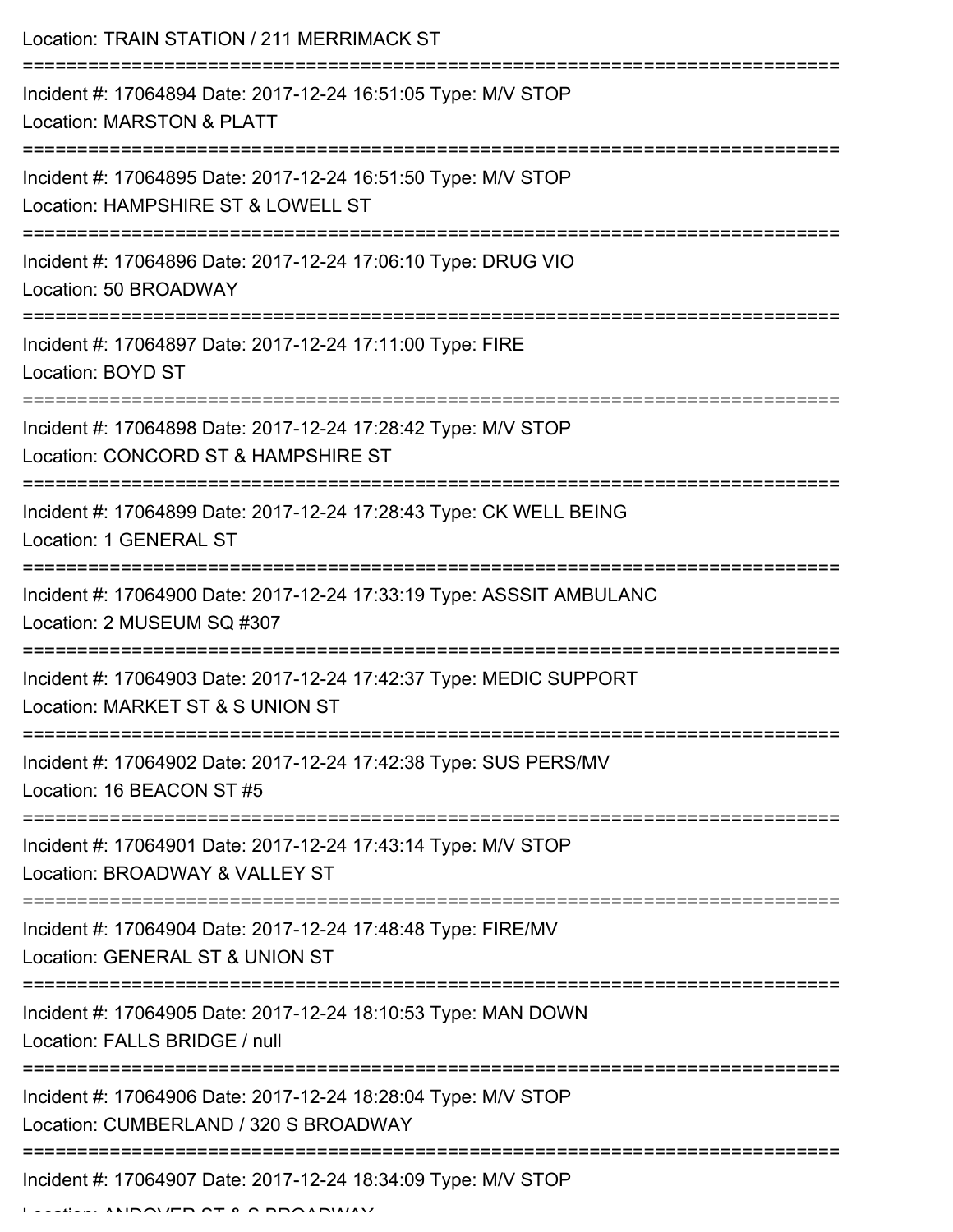| Incident #: 17064908 Date: 2017-12-24 18:39:40 Type: STOL/MV/PAS<br>Location: CHESTER ST & S BROADWAY    |
|----------------------------------------------------------------------------------------------------------|
| Incident #: 17064909 Date: 2017-12-24 18:41:40 Type: M/V STOP<br>Location: 76 WATER ST                   |
| Incident #: 17064911 Date: 2017-12-24 19:04:08 Type: DRUG OVERDOSE<br>Location: BROADWAY & PARK ST       |
| Incident #: 17064910 Date: 2017-12-24 19:04:41 Type: MEDIC SUPPORT<br>Location: BROADWAY & PARK ST       |
| Incident #: 17064912 Date: 2017-12-24 19:16:39 Type: MEDIC SUPPORT<br>Location: 11 CRESTSHIRE DR         |
| Incident #: 17064913 Date: 2017-12-24 19:31:05 Type: GENERAL SERV<br>Location: FALLS BRIDGE / null       |
| Incident #: 17064914 Date: 2017-12-24 19:38:54 Type: MAN DOWN<br>Location: 383 HAVERHILL ST              |
| Incident #: 17064915 Date: 2017-12-24 19:41:37 Type: MV/BLOCKING<br>Location: 115 MELVIN ST              |
| Incident #: 17064916 Date: 2017-12-24 19:50:14 Type: LOST PROPERTY<br>Location: S BROADWAY & SHATTUCK ST |
| Incident #: 17064917 Date: 2017-12-24 19:58:20 Type: DISTURBANCE<br>Location: 800 ESSEX ST               |
| Incident #: 17064918 Date: 2017-12-24 20:04:55 Type: SUS PERS/MV<br>Location: 10 DAISY ST                |
| Incident #: 17064919 Date: 2017-12-24 20:23:21 Type: UNWANTEDGUEST<br>Location: 105 BROADWAY             |
| Incident #: 17064920 Date: 2017-12-24 20:36:04 Type: HIT & RUN M/V<br>Location: 44 CHICKERING ST         |
| Incident #: 17064921 Date: 2017-12-24 20:36:33 Type: CK WELL BEING<br>Location: 77 S UNION ST            |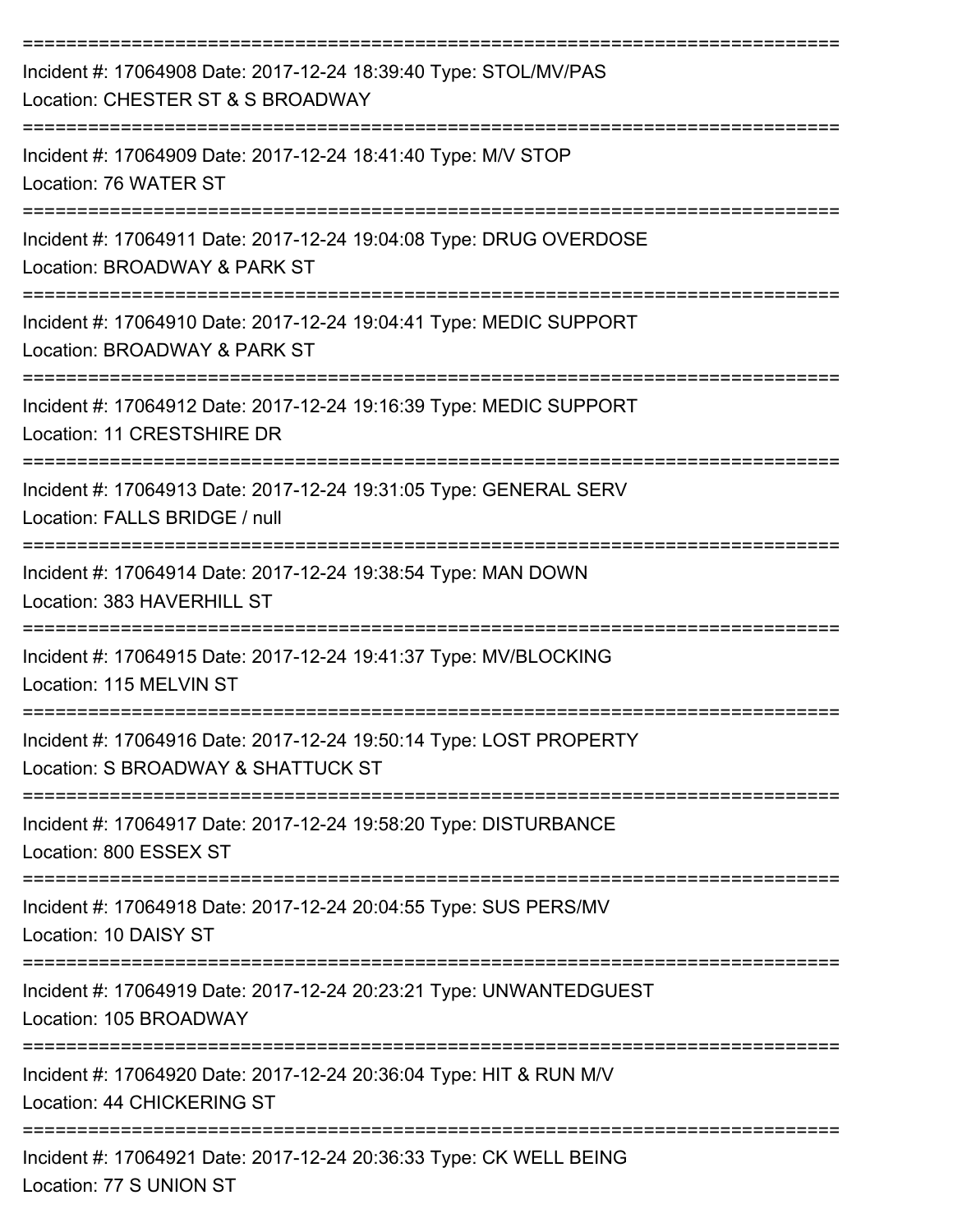| Incident #: 17064922 Date: 2017-12-24 20:54:16 Type: TRESPASSING<br>Location: 2 INMAN ST                              |
|-----------------------------------------------------------------------------------------------------------------------|
| Incident #: 17064923 Date: 2017-12-24 20:54:26 Type: SUS PERS/MV<br>Location: 74 HANCOCK ST                           |
| Incident #: 17064924 Date: 2017-12-24 21:04:10 Type: MEDIC SUPPORT<br>Location: 308 MARKET ST                         |
| Incident #: 17064925 Date: 2017-12-24 21:16:00 Type: THREATS<br>Location: 61 LINEHAN ST                               |
| Incident #: 17064926 Date: 2017-12-24 21:17:26 Type: SUS PERS/MV<br>Location: MARGIN ST & MELVIN ST                   |
| Incident #: 17064927 Date: 2017-12-24 21:29:28 Type: UNWANTEDGUEST<br>Location: 26 KRESS ST<br>---------------------- |
| Incident #: 17064928 Date: 2017-12-24 22:00:36 Type: HIT & RUN M/V<br>Location: LAWRENCE ST & MYRTLE ST               |
| Incident #: 17064929 Date: 2017-12-24 22:03:45 Type: NOISE ORD<br>Location: 26 ROBINSON CT                            |
| Incident #: 17064930 Date: 2017-12-24 22:09:35 Type: UNWANTEDGUEST<br>Location: 703 HAVERHILL ST                      |
| Incident #: 17064931 Date: 2017-12-24 22:15:59 Type: A&B PAST<br>Location: WALK IN WALK IN / 15 CLARKE ST             |
| Incident #: 17064932 Date: 2017-12-24 22:24:32 Type: M/V STOP<br>Location: BROADWAY & ESSEX ST                        |
| Incident #: 17064933 Date: 2017-12-24 22:30:10 Type: DISTURBANCE<br>Location: 241 LAWRENCE ST                         |
| Incident #: 17064934 Date: 2017-12-24 22:30:52 Type: MV/BLOCKING<br>Location: 354 HOWARD ST                           |
| Incident #: 17064935 Date: 2017-12-24 22:33:39 Type: ALARMS<br>Location: 0 BENNINGTON ST                              |
|                                                                                                                       |